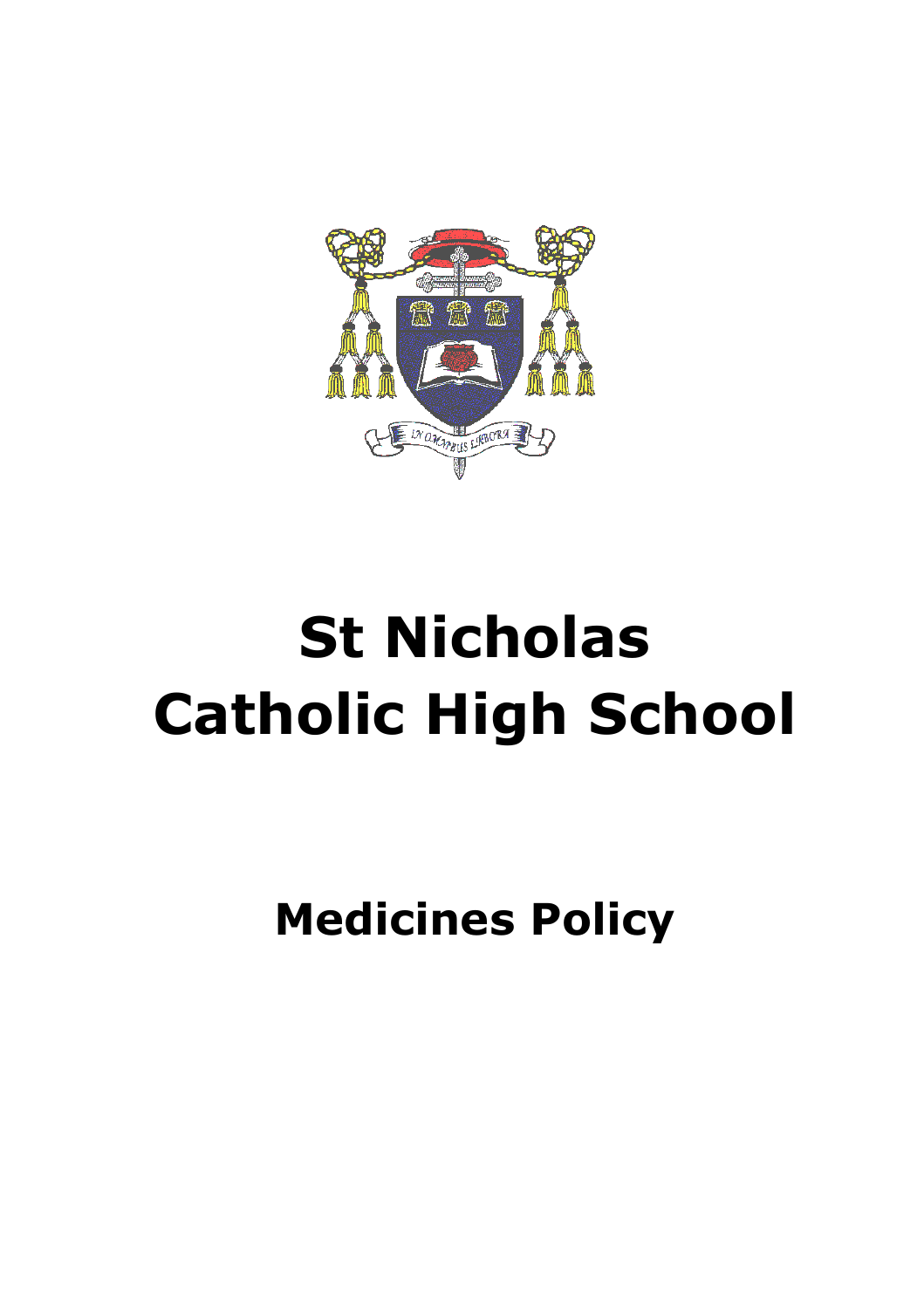## **Version Control**

| <b>Current</b><br>version        | <b>Previous</b><br>version | <b>Summary of changes made</b>                                                                                                                                                                                                                                                                                                                                                                                                                                                                                                                                         |
|----------------------------------|----------------------------|------------------------------------------------------------------------------------------------------------------------------------------------------------------------------------------------------------------------------------------------------------------------------------------------------------------------------------------------------------------------------------------------------------------------------------------------------------------------------------------------------------------------------------------------------------------------|
| 23 <sup>rd</sup> October<br>2018 | 2018                       | In April 2018 new guidance was released by the NHS<br>advising that wherever possible, over the counter<br>medication such as ibuprofen and antihistamines would<br>no longer be prescribed and should be obtained over the<br>counter.<br>In line with this new guidance, the ratified policy of March<br>2018 is updated from $23rd$ October 2018 to allow over the<br>counter medicines to be held and administered on behalf<br>of the student in School. This is in accordance with the<br>correctly completed Form A form as detailed in the<br>ratified Policy. |
| 2021                             | 2018                       | Use of emergency inhalers                                                                                                                                                                                                                                                                                                                                                                                                                                                                                                                                              |
|                                  |                            |                                                                                                                                                                                                                                                                                                                                                                                                                                                                                                                                                                        |

| <b>Policy Impact</b><br><b>Statement</b><br>Policy:<br>This Policy has been implemented: |                           |  |  |           |  |
|------------------------------------------------------------------------------------------|---------------------------|--|--|-----------|--|
|                                                                                          |                           |  |  | Fully     |  |
|                                                                                          |                           |  |  | Partially |  |
| Occasionally                                                                             |                           |  |  |           |  |
| Not at all (give reasons why)                                                            |                           |  |  |           |  |
|                                                                                          |                           |  |  |           |  |
| What revisions need to be made:                                                          |                           |  |  |           |  |
| To the Policy?                                                                           | See Version Control Above |  |  |           |  |
| To its implementation?                                                                   |                           |  |  |           |  |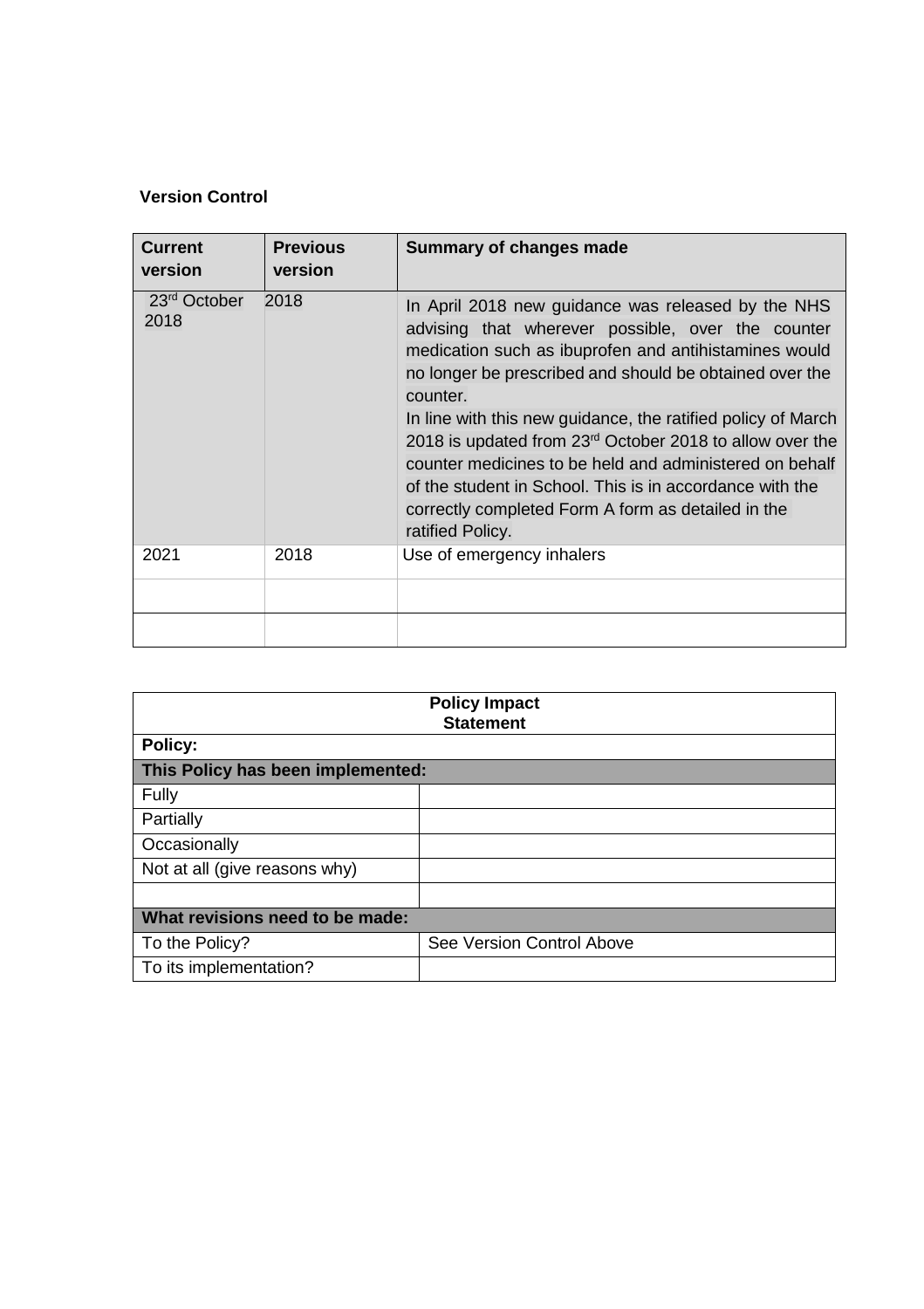## **St Nicholas Catholic High School Medicines Policy**

In accordance with the DfEs Guidelines on medication in schools, some students may need to take medicines during the day. This will usually be for a short period only, perhaps to finish a course of antibiotics or to apply a lotion. Some young people will also have longer term medical needs and may require medicines on a long term basis. However, such medicines should only be sent into school where it would be detrimental to the student's health if it were not administered during the school day. Schools are not obliged to undertake this service.

No student in school will be given medication without prior written consent from a person with parental responsibility and must be agreed by the Head or a designated member of staff. Medication must be delivered to school by someone with parental responsibility. It is prohibited for students to carry medication (exceptions to this being students carrying emergency medication – asthma reliever inhalers, Epipens/JextPens/Anapens or insulin). All medicines are poisonous in the wrong dose and this policy will be enforced to safeguard all of our students. If a young person brings to school any medication where prior written notification has not been received, school will not be responsible for that medication and a parent/carer will be contacted.

Should any student require medication during the school day, a parent/guardian must deliver the medicine to school and they will be required to complete Form A (Medication Consent & Administration Log) to give consent for the medication. Medication will be logged in and out to ensure safety and for audit purposes. Parents/guardians will be required to collect medicines at the end of term or if no longer required. School staff are not permitted to dispose of medication prescribed to students.

Only medication that is prescribed to individual students will be accepted into school and the medicine must be in the original container in which it was dispensed. The medicine should be clearly labelled with the name of the student, name and dose of the medicine, the frequency of administration and should display the logo of the dispensing pharmacy. Please note: Medicines labelled as "use as directed" will not be accepted into school.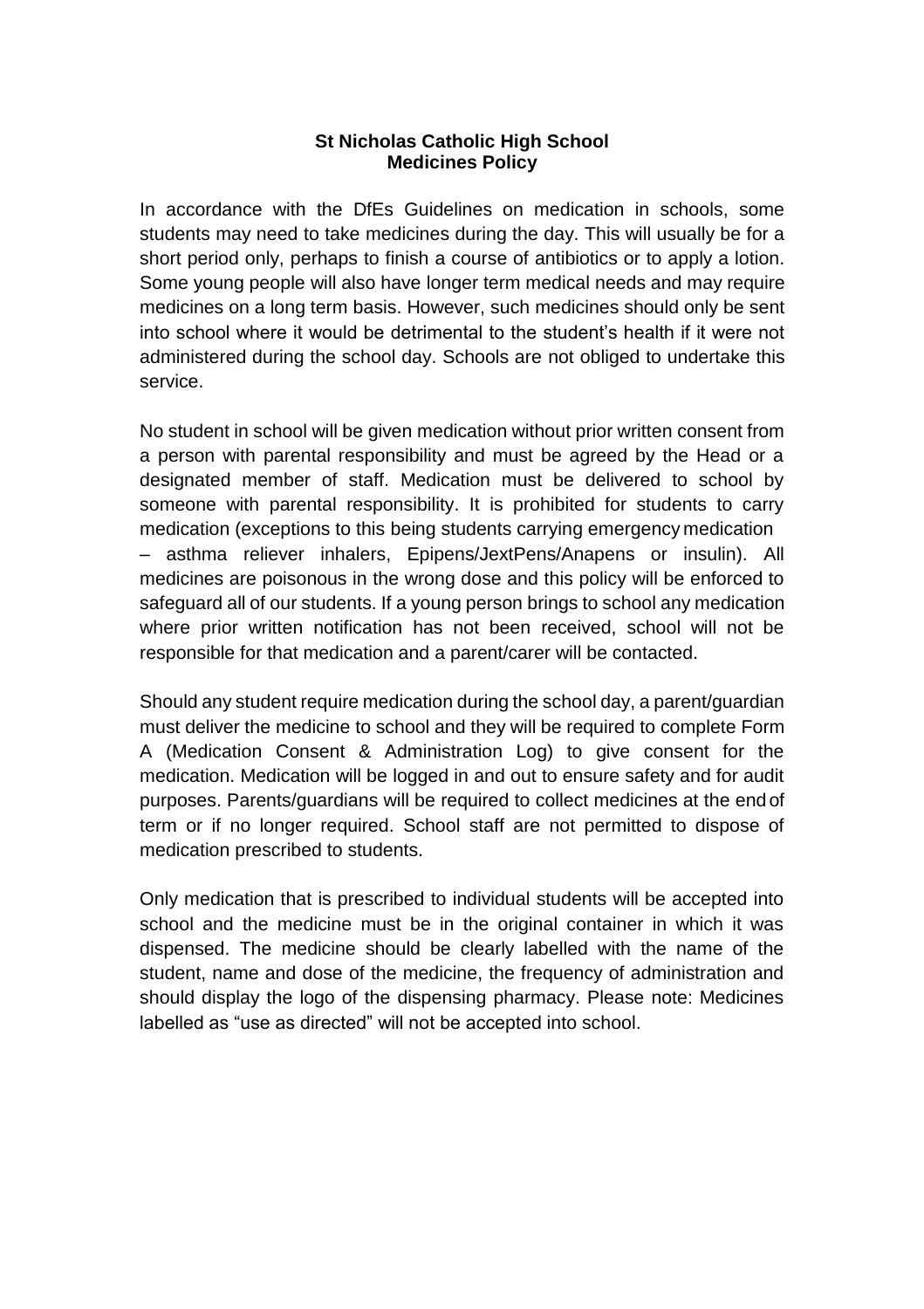Medicines will only be administered when it is unavoidable to take all doses at home. For example, antibiotics prescribed 'three times a day' can be managed at home but antibiotics prescribed 'four times a day' or at specific mealtimes will be accepted. Where medicines are required to be taken during school hours, parents/guardians are encouraged to ask prescribers for two prescriptions: one for use at home and one for use in school with specific instructions as to the timing of the dose and any special considerations (e.g. prior to food, after food etc.). Medicines required at a specific time should also have instructions in case a dose is late or missed for whatever reason.

Medicines need to be taken for a minimum of 24 hours at home before school will administer the medicine. This is a safety related issue and parents/guardians will be asked to confirm that their child has not displayed any adverse effect to the medication before school agrees to administer the medicine.

Medicines will be stored in a lockable, non-portal container to which only named staff will have access to ensure that we are COSHH compliant with medicines. Students will be made aware of how to access their medication. School are unable to store large volumes of medicines.

Refrigerated items will be placed in a medicine specific fridge located in the Medical Room and storage instructions as per the dispensing label will be complied with.

Every student with long term medication in school will have a Health Care Plan and this will be reviewed at least annually.

If a student refuses to take medication for any reason, staff will not force them to do so and this will be recorded in the Health Care Plan. Parents/guardians will be informed of their refusal on the same day. If the refusal to take medication results in an emergency, the school's emergency procedure will be followed.

If students need to carry his/her own emergency medication (specifically asthma reliever inhalers, EpiPen/JextPen/AnaPen or insulin) Form C – Request for Student to Self Administer Medication will be required to be completed by a parent/guardian. These medications must be clearly labelled with the student's name and have prescribing instructions for use. Requests for students to carry his/her medication will be considered by the Head or designated member of staff.

School has an emergency (salbutamol) inhaler purchased without prescription, for use in an emergency when a student, who has written consent and prescribed an inhaler for diagnosed asthma or as a reliever medication, cannot access their own inhaler. It will be stored as per other medications. It can be re-sed but cleaned after each use.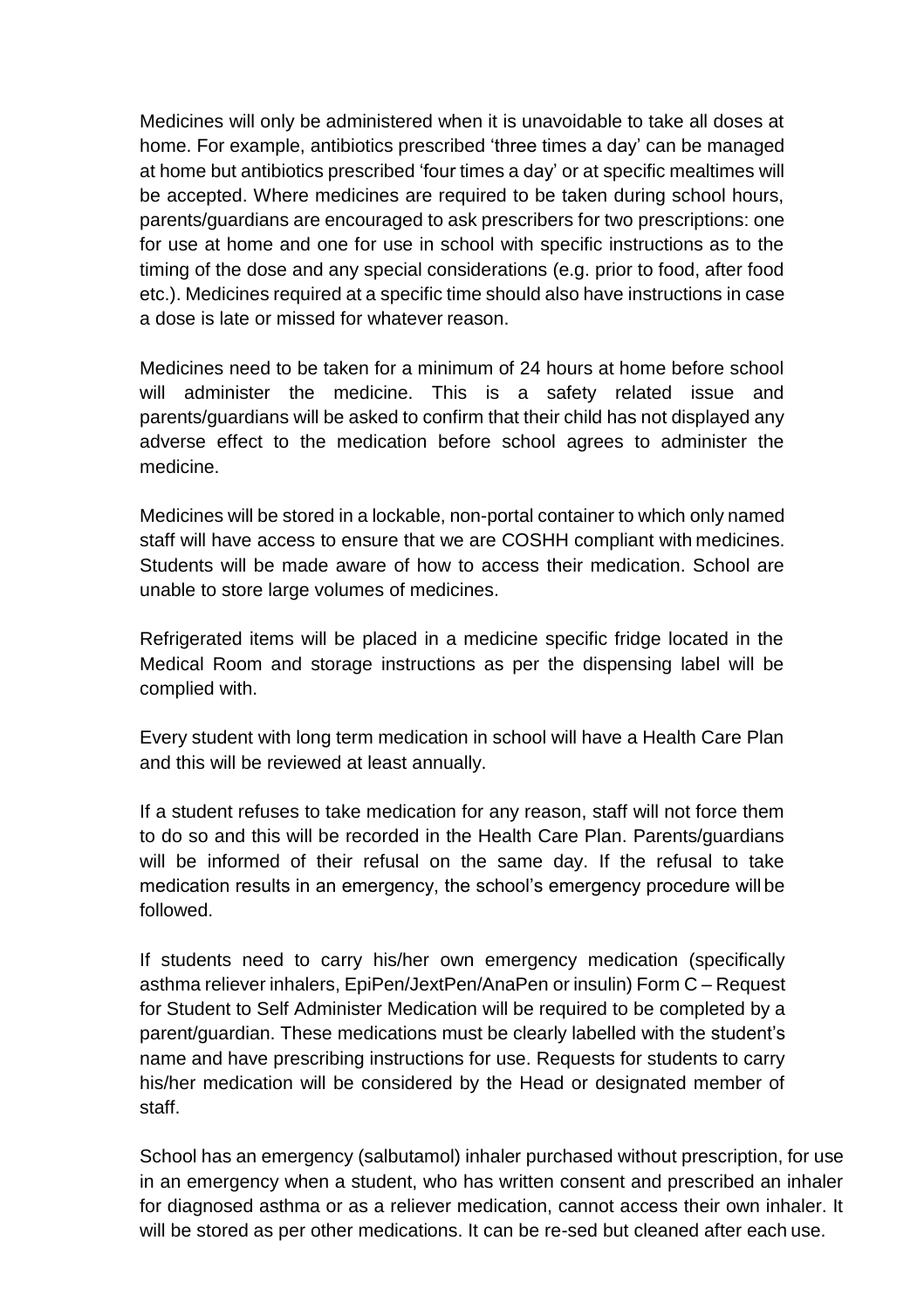Please note any medication containing aspirin or ibuprofen MUST NOT be given to any child under the age of 16 unless they have been prescribed by a medical practitioner.

All medications to be held in school must be prescribed by a medical professional including hay fever, migraine remedies, etc. Over the counter medicines will not be accepted by school.

At present it is school policy to administer ONE OCCASIONAL paracetamol tablet to students with written consent from a parent/guardian. This is the ONLY exception where medication is not prescribed. Paracetamol will be given at break and lunchtime and only ONE tablet will be given per day. Parents/guardians will be contacted if any student is requesting paracetamol on more than TWO occasions during a half term.

The school reserves the right to withdraw this service and it is under constant review.

Medication provisions for residential trips will be discussed at the point of booking the trip. Use of non-prescribed medicines for minor ailments may be considered but will be for a limited period of 24 hours (maximum of 48 hours to take into consideration weekends or travelling time). Following that length of time, if symptoms persist, medical advice will be sought as there is a risk that non-prescribed drugs may interact with prescribed medications. Parents/guardians are requested to check with their GP to confirm safety of these non-prescribed medicines.

Should parents/carers consent for school to administer medication, they are consenting that medical information can be shared with members of staff and the School Nursing Service (if needed) who will be involved in their care. Only relevant staff will have access to this information. Should parents/carers wish to withdraw this consent, this should be done so in writing.

Enquiries can be directed to school's Student Support Office.

References:

- Managing Medicines in Schools and Early Years Settings.
- Department for Education and Skills/Department of Health March 2005
- The Administration of Medicines in Educational Establishments
- Cheshire West and Chester March 2011
- National Service Framework for Children, Young People and Maternity **Services**